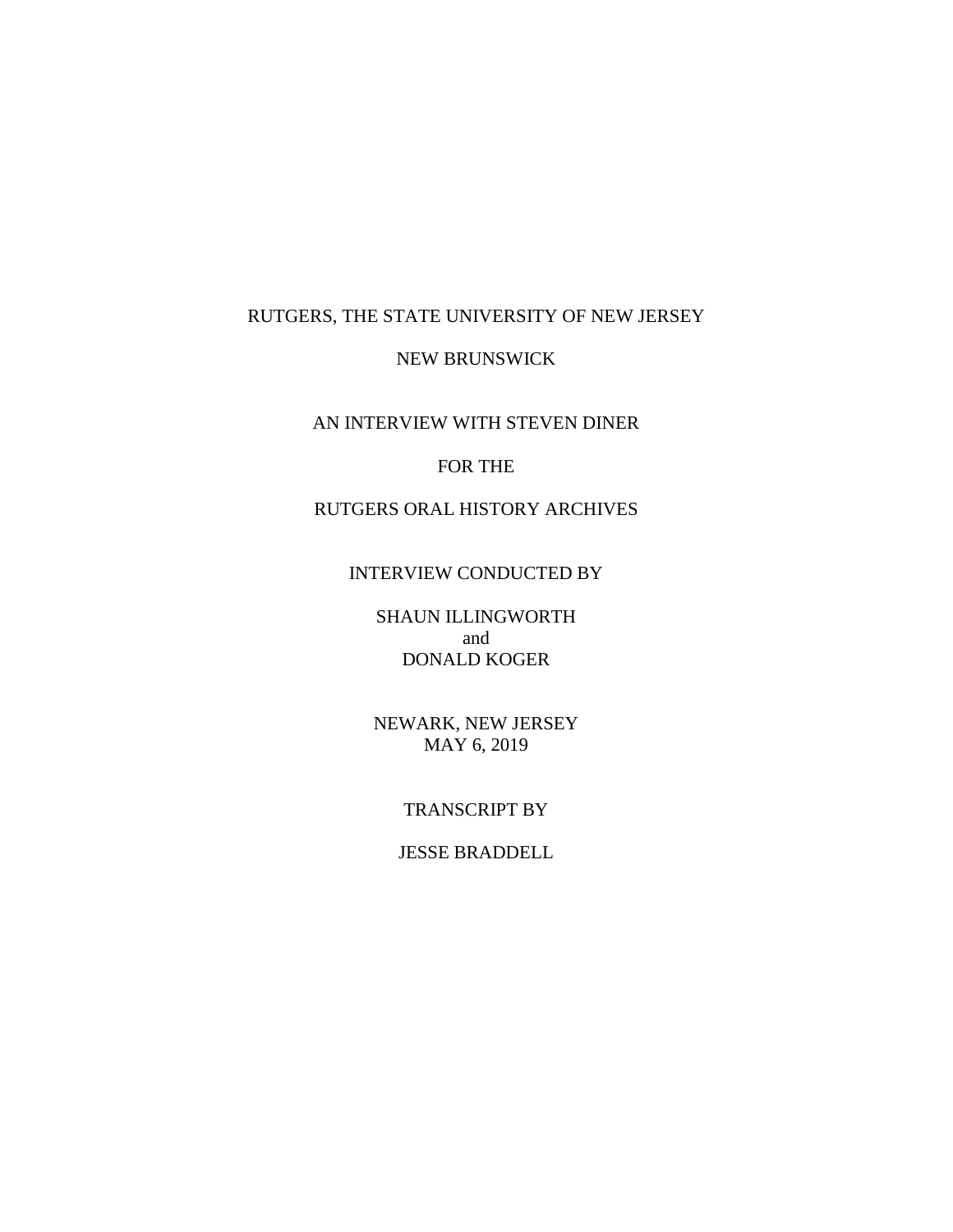Shaun Illingworth: This begins the third interview session with Dr. Steven Diner, in Newark, New Jersey, with Shaun Illingworth and Donald Koger, on May 6, 2019. Thanks for having us back.

Steven Diner: It's a pleasure.

SI: After our last session, you had some other memories pop into your head.

SD: Yes.

SI: I see academic accomplishments written at the top. What do you have to say about that?

SD: Yes. There are a variety of things, but the first was that I got the Faculty of Arts and Sciences to change the general education requirements. Every undergraduate student on the Newark campus was covered by the general ed requirements set up by the Arts and Sciences faculty except for nursing students. Like many schools, there were a wide range of requirements. Every department struggled to get its course included because that built enrollments. As a result, students had to take nearly sixty hours of courses to meet this general education distribution requirement. I worked to reduce it to around thirty credits and, this is the key, and have every student do two majors, or a major and a minor. For business students, in particular, this was a very big deal because of the overwhelming numbers of students were majoring in business. They weren't taking very many liberal arts classes. The idea was to have all students take two majors, but business students could not take two business majors. They had to take business and something else. Now, many of them, I think, have chosen economics, but a lot of students have taken history, philosophy, literature and other liberal art majors. This has been very successful. Around the country, humanities departments and most of the social sciences, are facing terrible decline in enrollments. That's not true here because of this dual major.

SI: I have a quick question.

SD: Yes.

SI: So, as mentioned, I think, in another session, one of the common debates in the history of American higher education is liberal arts education versus useful utilitarian education. I would imagine the pressure to get the latter is keen at a place like the Newark Campus, where the people are first-generation students.

SD: Yes.

SI: It sounds like you have found a balance there with the thirty hours. Did the students present concerns about that?

SD: No. Students didn't express any great concerns, and, more interestingly, I remember talking to at least one or two Newark CEOs who said, "That's terrific. People don't just go into business.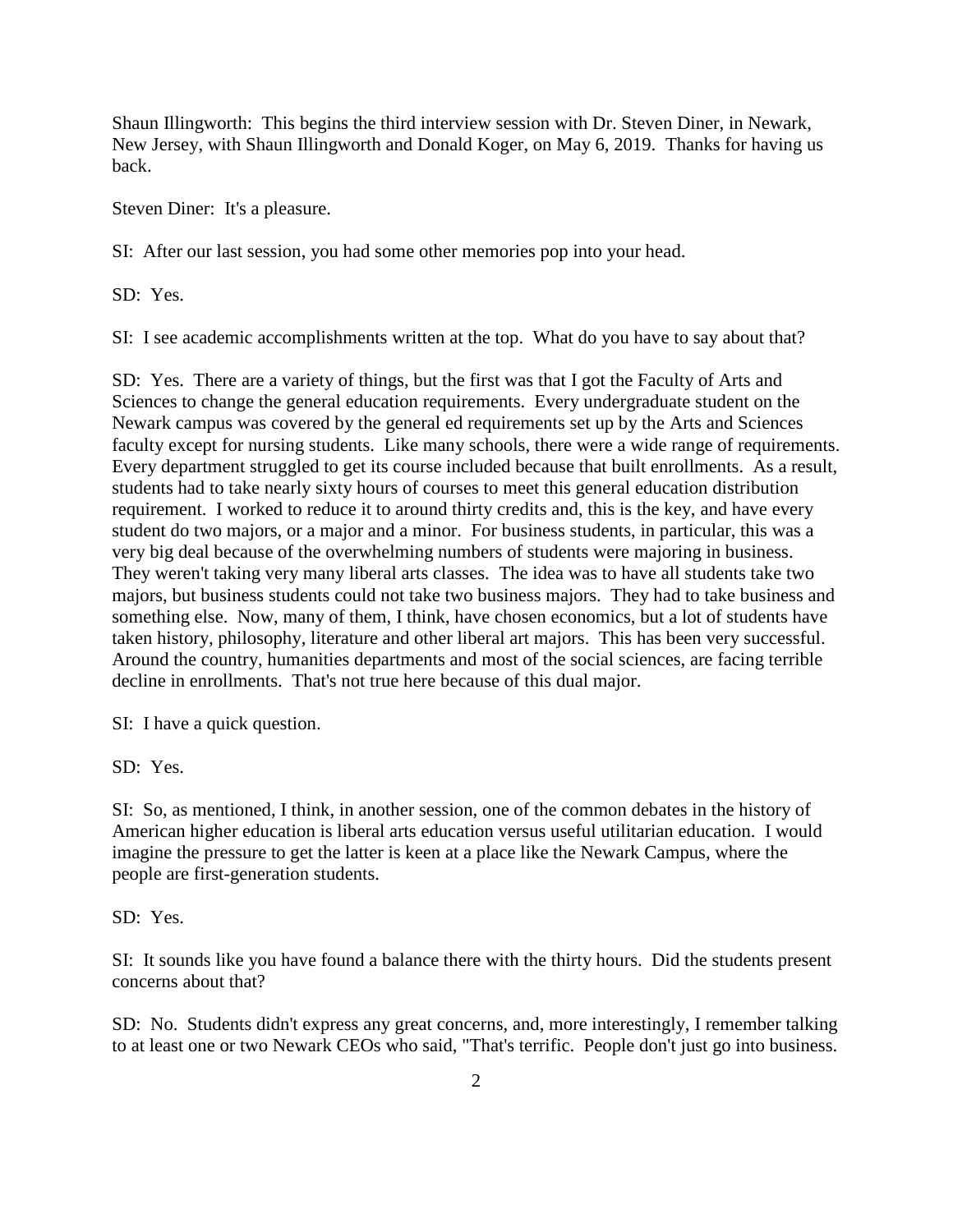Every business is different. Every business has its own requirements and skills, and so on. It's very important that students not just be exposed to business but learn to study something else because that will better prepare them for the business world today," which I was thrilled to hear. My view was, and is, let's teach the students as broadly as we can. What they came to college for is not critical. While we hope students came to college to get educated, but, whatever their motives, we must expose them broadly to a range of subjects and assume that they will be better off and certainly more knowledgeable as a result.

SI: All right. Please continue.

SD: As dean, I also started a program in Portuguese and Lusophone studies. I was being driven between Newark and New Brunswick to meet Rutgers president by a faculty member in Spanish, Asela Rodriguez de Laguna, who retired a couple years ago. She told me "that Newark has the largest Portuguese population in the United States" and described the Ironbound neighborhood. I immediately became very interested in that because it fit my idea about how a liberal arts university should connect to its community. Asela was a capable person. So, I told her that we should start a major in Portuguese and recruit several faculty in this field. We did begin recruiting, and we appointed Kimberly DaCosta-Holton, who had her Ph.D. in Portuguese. She was very dynamic. Enrollments grew quite rapidly. She built ties to the Ironbound. Initially, she came on a one-year appointment, and then I moved her to the tenure track. We established the major in Portuguese and Lusophone Studies, which I'm very proud of. [Editor's Note: Asela Rodriguez de Laguna is Professor Emerita at Rutgers-Newark. Her husband, Elpidio Laguna Diaz, was Professor Emeritus at Rutgers-Newark. The Ironbound is a section within Newark's East Ward, in which there is a large Portuguese-speaking population. Dr. Kimberly DaCosta-Holton joined the faculty at Rutgers-Newark in 2000.]

You asked me a before about tensions or conflicts. One of the things I inherited as Arts and Sciences Dean was a tension in the English Department between a small number of creative writing professors and the majority of the English faculty who were scholars of literature. Basically, the traditional English faculty didn't see the need to have creative writers in the department since they were not scholars. I thought creative writing should be a really important program for our campus. So, I separated creative writing from the English Department. We had a bunch of townhouses that became vacant when the business school moved. So, I gave one of those to the creative writing faculty. I also, as dean, recruited Jayne Ann Phillips, who was the director of that program for a very long time. She's a fabulous writer, very distinguished, but she also recruited people who won big prizes. The creative writing master's degree has become a signature program of our campus. [Editor's Note: Jayne Ann Phillips is a novelist and writer.]

SI: Do students major in that? I know on other campuses; the creative writing department does service for other departments like teaching business majors how to write and engineers how to write.

SD: The primary program there is an MFA in creative writing. We also offer a minor in creative writing for undergraduates.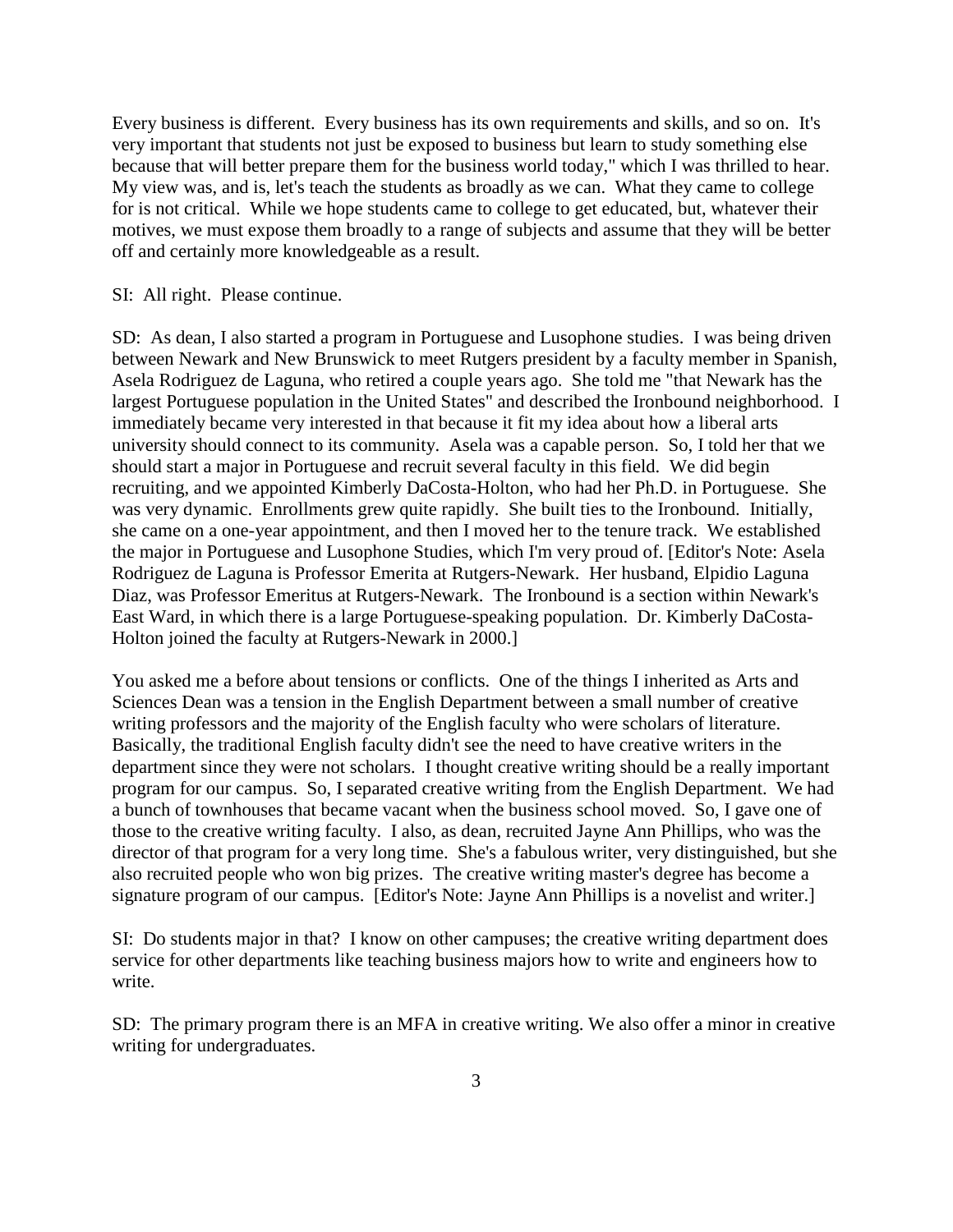SI: Another question, so when you make a degree like that, I can see it potentially conflicting with other units in the university system, maybe in Mason Gross School of the Arts. Did any of those issues come up?

SD: Not in this case. Partly because the creative writing program was within the English Department. We were enhancing it and recruiting faculty, but administratively we were not setting up a new school department.

#### SI: Okay, great.

SD: I also established the [Joseph C.] Cornwall Center for Metropolitan Studies, and that was just about the first thing I did when I got here. I was, as I've told you, very, very committed to the idea that the university should be connected to research on the cities and on Newark in particular. So, I formulated a proposal for that. Clement Price put me in touch with The Fund for New Jersey. I began conversations with it leaders about what I wanted to do in urban policy research and they were very taken with it. They wanted to name something after their founder, Joseph C. Cornwall, and they gave us significant funding, approximately a million-dollar endowment, to establish the center. [Editor's Note: Joseph C. Cornwall was a philanthropist who was the founding chair of The Fund for New Jersey. The Joseph C. Cornwall Center for Metropolitan Studies was founded in 2000.]

I also established the School of Public Affairs in Administration, SPAA. When I got to Rutgers, there was a small graduate program in public administration. It was a relatively weak program. Before I came, it had been in the Political Science Department.

In any event, early on, I connected with a faculty member in public administration named Marc Holzer. I soon discovered that he was one of the leading figures in public administration in the country and had a tremendous professional network and reputation and had done terrific scholarship. So, when I became chancellor, I turned it into a school. I found a building for them. I moved them into the building they're in now, and I made sure that Marc became the dean. He was not loved by some of the older cranky faculty, but he emerged as the leader and he recruited fabulous people, a number of senior professors, some of whom held title chairs at other institutions. [Editor's Note: Dr. Marc Holzer is the founding dean of the School of Public Affairs and Administration, or SPAA, at Rutgers-Newark. He served in the position from 2006 to 2016. He has worked at Rutgers since 1989.]

Then, we established a Ph.D. program jointly with NJIT and UMDNJ called Urban Systems. I really wanted an urban studies doctoral program, but the folks in New Brunswick said, "Well, we have the Bloustein School, we don't really need it. It's just duplicative." Through various discussions among leaders of the three Newark universities, we proposed a doctoral program in urban studies, with three areas of focus. One would be medical, and that'd be at the medical school. The second would be architecture, planning, design at NJIT. The third would be public policy at Rutgers Newark.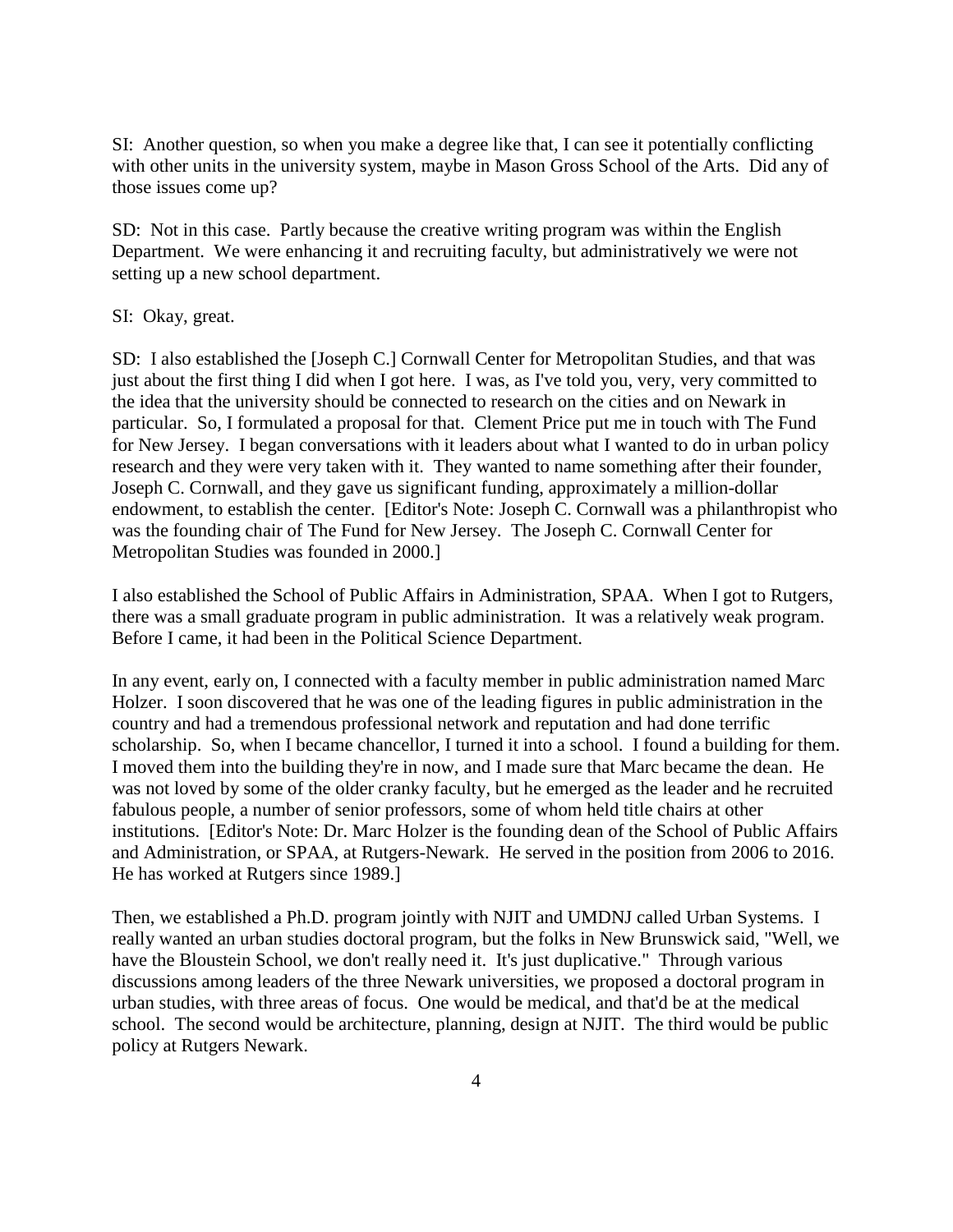We put that forward, and there were no great objections from New Brunswick because it was a three-institution collaboration. We built that program, and it is now very active. However, the initial Newark director, Alan Sadovnik, focused it on urban education. A new director took over five or six years ago, Jamie Lew, and she shifted the focus more toward issues of public health. The program is quite vibrant. While it is nominally a joint program with these other two institutions, for all intents and purposes, it's a Newark-based program in cities and urban life. [Editor's Note: Alan Sadovnik served as director of the Urban Educational Policy Specialization in the Urban Systems Ph.D. Program, from 2004 to 2015, a joint program with the New Jersey Institute of Technology and the University of Medicine and Dentistry of New Jersey. He was also the co-director of the Institute for Education Law and Policy from 2004 to 2015. Jamie Lew is an Associate Professor of Sociology and co-director of Global Urban Studies.]

SI: Well, I am curious how you got the three entities together. Obviously, it dovetails with what you want to do in terms of tying in with the city. Was it something that faculty members at all three institutions thought about and brought to you, or did you put the idea out there and they ran with it?

SD: The second. The leaders of the three universities and Essex County College met once a month and discussed what was happening in Newark and how we could collaborate. Out of those discussions came this idea of a doctoral program in Urban Systems. There was enthusiasm on all three sides, although I like to think I was the main driver of it. There was great interest in this Ph.D. program on the part of the faculty. The program wasn't narrowly urban but had a much broader focus.

I also take pride in the faculty I recruited, particularly as dean. I talked about the people like Kim DaCosta-Holton who I recruited for Portuguese studies and others. At one of the annual conferences of the Coalition of Metropolitan and Urban Universities, I went to a panel where a speaker talked about how you can use art to relate to urban students. So, I went up to him, introduced myself, and said, "Hey, any interest in coming to Rutgers-Newark?" Anyhow, this is Nick Kline. He's done incredible work. He has a whole studio now in the Hahne's Building. He keeps telling me when I see him, "It's all thanks to you. You got me here." [Editor's Note: Nick Kline is an Associate Professor in the Department of Arts, Culture and Media, Photography Program at Rutgers University-Newark. The Hahne & Co. Building, of the former department store chain headquartered in Newark, is a part of the Rutgers-Newark Campus.]

SI: I have just a general question. One of the things I think we talked about in the last session was obviously providing access to students in the city, but most of the conversation focused on the undergraduate level. I guess, in general, how well do you think people form the city itself were getting into graduate programs, even doctoral programs, or was it mostly people from outside?

SD: Some of the master's programs drew significantly from the local area. For example, we ran an executive MBA program, at night and weekends for working professionals, almost all of them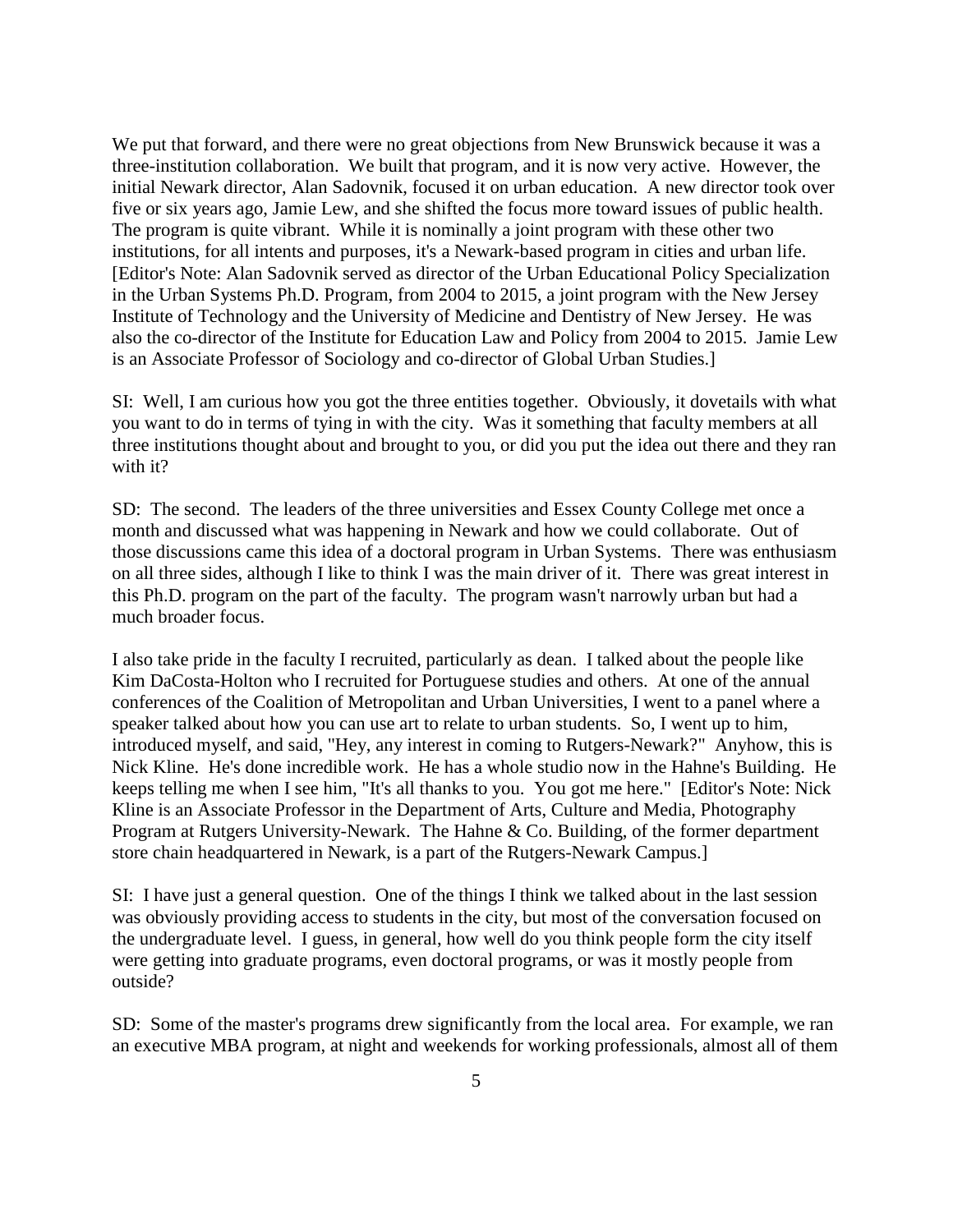from the Newark metropolitan area. I don't know how many lived in the City of Newark. We also had a fair number of school teachers, museum staff and other working professionals, who wanted to enhance their credentials, through a master's in history or American Studies.

#### SI: Okay.

SD: The bulk of Ph.D. enrollment was nationally based. Many master's programs were heavily local because most people don't travel to a new place they haven't lived in just to study for a master's. They'll do that for a doctorate, and for the doctorates, there'll be financial support and so on. So, yes, the programs that are strictly master's are heavily local. The Ph.D. programs, which include a master's, are national.

Very small thing, we talked about facilities, and the one that I forgot to mention was the Life Science building that has gone up here in the last couple of years. I played the key role in planning that and getting initial funding for it. It seemed very clear to me that we had strong faculty in the life sciences and we needed labs for them and we needed better classrooms.

Now, regarding national recognition. [Editor's Note: The American Council on Education is a nonprofit that was established in 1908.]

SI: The fellows program.

SD: The American Council on Education is the umbrella national organization for higher education. For many years it has run a program in which mid-career faculty or staff interested in university administration spend a year interning with the president of another institution. I was an ACE Fellow in 1983-'84.

SI: George Mason, yes.

SD: Yes, I did my ACE fellowship at George Mason. A new director of the program wanted the fellows to learn more about diversity. Each year the Fellows program picks one institution to study in depth. The program director asked if "Rutgers-Newark could be their institution of study for the year." Of course, I was absolutely delighted.

This is just a quick aside. At the time, I had established something not unlike the ACE Fellows Program. A Rutgers-Newark faculty member who had interest in administration would spend a year in the chancellor's office. The first year, it was Sherri-Ann Butterfield. She had responsibility for working with the ACE fellows program to set up the fellows visits to and engagement with Rutgers-Newark. The following year, she was selected as an ACE Fellow. Clearly, we were now seen as an institution doing very creative and important things that needed the attention of the future leaders of higher education. [Editor's Note: Sherri-Ann Butterfield is Executive Vice Chancellor and a professor of sociology at Rutgers-Newark.]

SI: In general, what do you think they took away from Rutgers-Newark?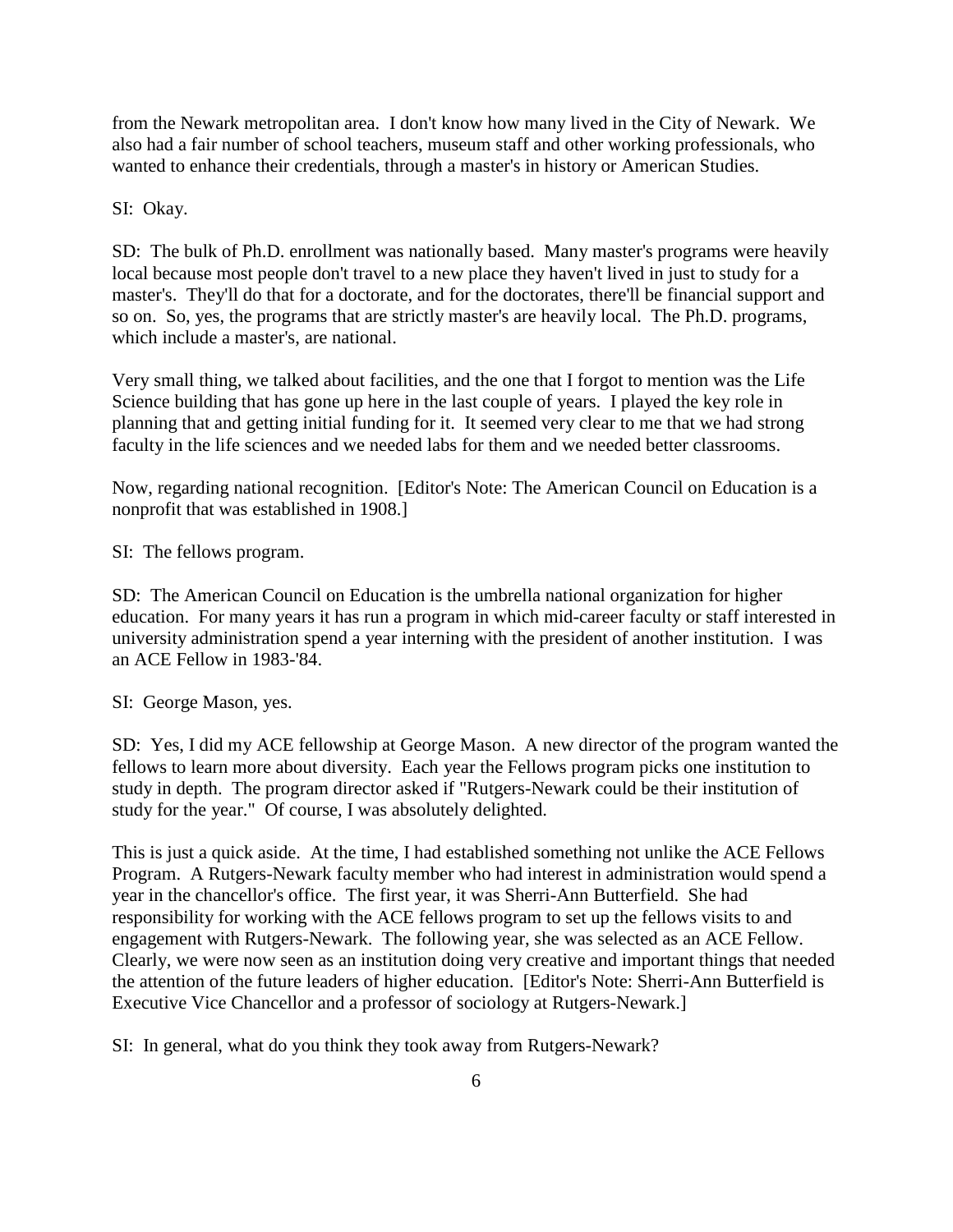SD: The importance of community engagement. I'm sure they took away some insights into ethnic intergroup relations, but our campus is so unique that most of it doesn't apply to other places. We have quite substantial numbers of black students, Hispanic students, white students and Asian students. We had the fellows meet with a good number of faculty engaged with community programs and with programs about ethnic and racial discourse and interactions, both on the academic side and in student affairs.

## SI: Yes.

SD: You asked me last time, were there any conflicts? Well, there's one I definitely have to tell you about. After I revised the general education requirements, what had happened was that, as I think I said, Rutgers-Newark, the School of Arts and Sciences was basically the school. Business, at the time, when it first began, was a very tiny program and then it grew and grew and grew, and then majority of undergraduates wanted to study business.

So, one of the things that had happened was that the School of Arts and Sciences advising office was responsible for advising all the business students, as well as the other Arts and Sciences students. After I did this change in the core requirements, which I think was very good for the liberal arts faculty because of the dual major, but once I did that, the business school leaders and faculty argued that they had said they should advise their students, instead of being advised by Arts and Sciences. Phil Yeagle, who, at the time, was Arts and Sciences dean, was infuriated when I shifted that responsibility to the business school, and he sent out letters to the faculty condemning it. At an Arts and Science faculty meeting, they voted no confidence in me based on what he had told them. It wasn't a unanimous vote by any means. I had told him that the new general education would go forward, and if he [didn't] like it, he could go somewhere else or step down as dean. He told the Arts and Science faculty that I threatened to fire him. So, there was a hue and cry about that.

Yeagle had also systematically cultivated a relationship with Dick McCormick, which was not typical for Newark deans. I knew that he was telling McCormick that I was not really committed to Rutgers, that I was committed to the City of Newark and that I wanted a separate institution. So, when McCormick removed me from office, [he] appointed Phil Yeagle as the acting chancellor. Then Todd Clear was appointed the interim chancellor, and Yeagle became the vice chancellor. Shortly after Nancy Cantor became chancellor, he was removed from his administrative role. He was a tenured faculty, but nobody knows what happened to him. He has not come back. [Editor's Note: Philip Yeagle was the dean of the Faculty of Arts and Science from 2007 to 2011. He then was interim chancellor from 2011 to 2013. He is Professor Emeritus at the University of Connecticut. Richard L. McCormick was president of Rutgers from 2002 to 2012. He is now President Emeritus and history professor at Rutgers. Todd Clear is a Distinguished Professor in the School of Criminal Justice at Rutgers-Newark. He joined Rutgers in 1978. From 2010 to 2014, he was dean of the School of Criminal Justice at Rutgers-Newark. In 2013, for six months, he served as the interim chancellor and lastly, from 2014 to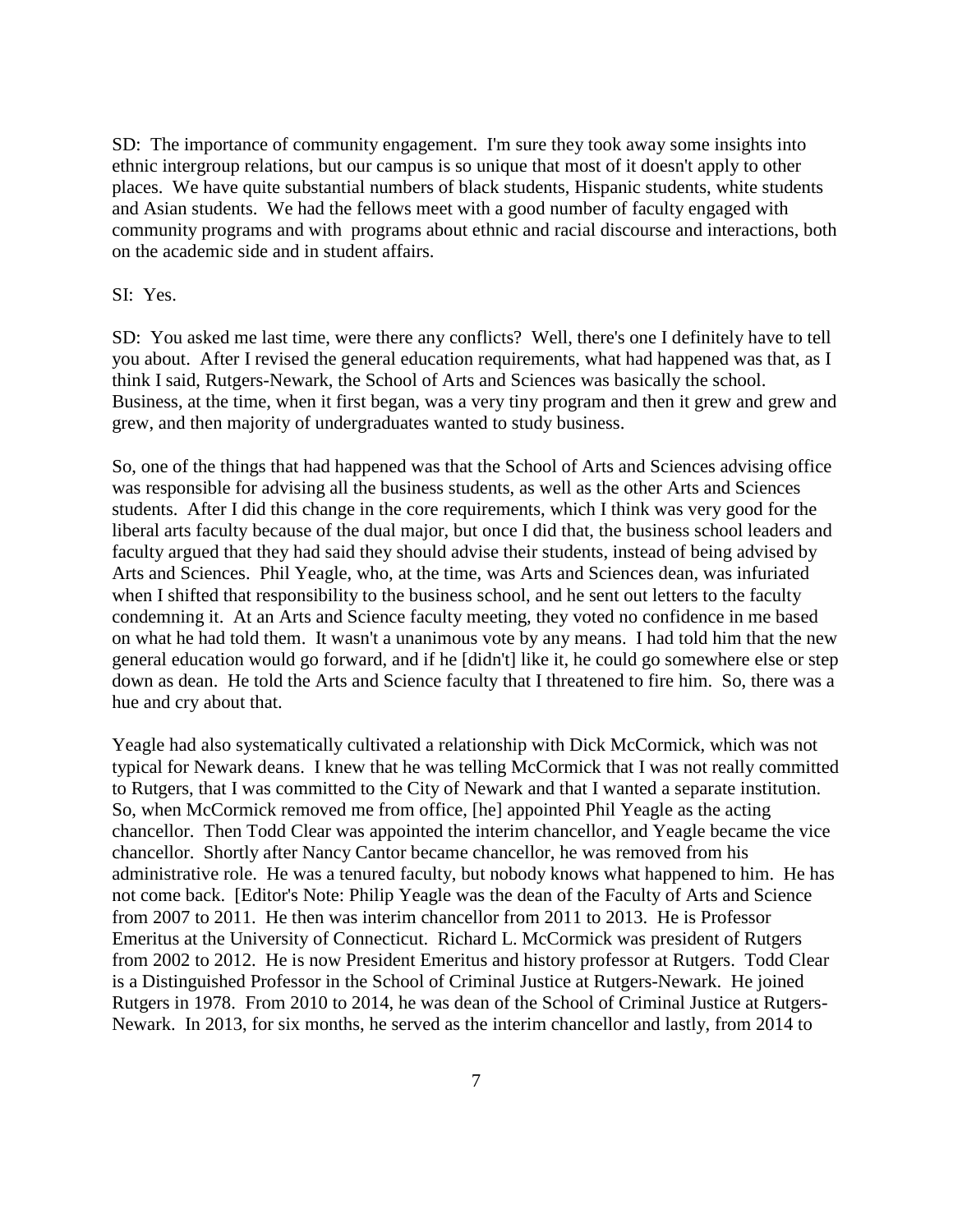2016, he served as provost. Dr. Nancy Cantor assumed the office of chancellor at Rutgers Newark in 2014.]

SI: Oh, wow.

SD: When I stepped down or was forced out, campus and community leaders planned a wonderful banquet in my honor, at the Newark Museum. There were all kinds of terrific people who spoke and blew me away. The one I remember most was Cory Booker, who was then mayor, and he said, "Steve Diner is the Nelson Mandela of Newark." [laughter] "He stood up for the needs of Newark against the people in New Brunswick." Dick McCormick had asked me if he needed to come to this banquet. I told him, I thought he should be there. I did that quite deliberately because one speaker after another turned to McCormick, pointed at him, and said, "What you did was disgraceful. What you did was terrible." It was humiliating for him and for Phil Yeagle who sat next to him. [Editor's Note: Cory Booker served as the mayor of Newark from 2006 to 2013. Since 2013, he has served as one of New Jersey's Senators.]

SI: I am curious, when they were searching for Nancy Cantor, did they come to you for advice, or did you play any role in that?

SD: Yes and no.

SI: Okay.

SD: I wasn't approached about who do I know or what qualities should we be looking for? But Clem Price was--I don't know if he was on the committee or closely associated with it--he was associated with everything. One day, I got a phone call from Nancy Cantor, who I had met at various urban university discussion meetings. She told me she had been offered the Rutgers-Newark chancellor's position. She told me she had applied because I had talked so vigorously about Newark and all the great things happening in Newark. She said, "Clem Price took me around the city, and every corner he turned he said, 'Steve Diner did this and Steve Diner did that." So, in that sense, Nancy said to me if we hadn't met previously, and if I hadn't talked about how dynamic Newark was, she doesn't think she would've agreed to be a candidate here. I'm proud of that. [Editor's Note: Clement Alexander Price was a Distinguished Professor of History at Rutgers-Newark. He lived from 1945 to 2014.]

DK: Now that I think of it, when you were developing new schools and programs, one that comes to mind, if I am not mistaken, was developed around the same time was the global affairs studies. Does that occur in your time?

DK: I'm curious how that came to be a thing here.

SD: Yes, it did happen under my tenure. Brian Ferguson, an anthropology professor, was heavily involved in studying and teaching global affairs. I suggested that we start that doctoral program. My general attitude was, the more doctoral programs the better for us, because we